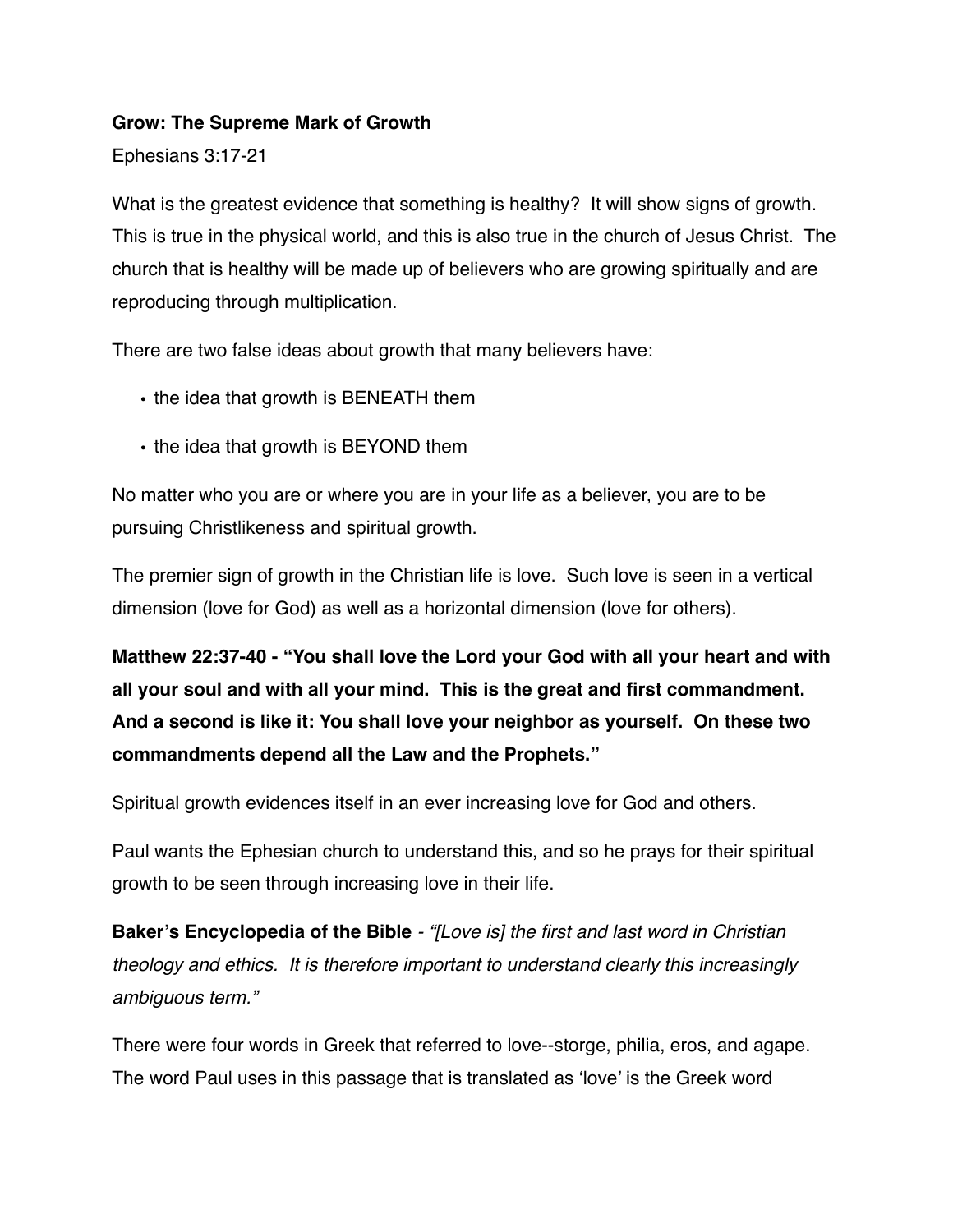'agape.' 'Agape' love is one of the rarest words in ancient Greek literature, but remarkably one of the most common in the New Testament. Unlike our English word love, it never refers to romantic or physical love. The word 'eros' was used for this, and it does not appear in the New Testament. Nor does it refer to mere sentiment, a pleasant feeling about something or someone. It does not mean close friendship or brotherly love, for which 'philia' is used. Nor does 'agape' mean charity, a term that has long been associated only with giving to the needy.

**J.I. Packer** *- "The Greek word agape (love) seems to have been virtually a Christian invention -- a new word for a new thing (apart from about twenty occurrences in the Greek version of the Old Testament, it is almost non-existent before the New Testament). Agape draws its meaning directly from the revelation of God in Christ. It is not a form of natural affection, however, intense, but a supernatural fruit of the Spirit (Gal. 5:22). It is a matter of will rather than feeling (for Christians must love even those they dislike -- Matt. 5:44-48). It is the basic element in Christ-likeness."*

The world talks about 'falling' in love, equating it with nothing more than emotion. God says that we are to be growing in love.

How do I know whether or not I am growing in love?

**C.S. Lewis,** *Mere Christianity - "Do not waste your time bothering whether you 'love' your neighbor; act as if you did. As soon as we do this, we find one of the great secrets. When you are behaving as if you loved someone, you will presently come to love him. If you injure someone you dislike, you will find yourself disliking him more. If you do him a good turn, you will find yourself disliking him less."*

Within that quote, C.S. Lewis is reminding us that biblical love is not a feeling but is a fact. It is an intentional act of the will.

We learn to play the game through practice. A person cannot grow in love without loving, much in the same way that an athlete cannot grow in strength apart from the gym.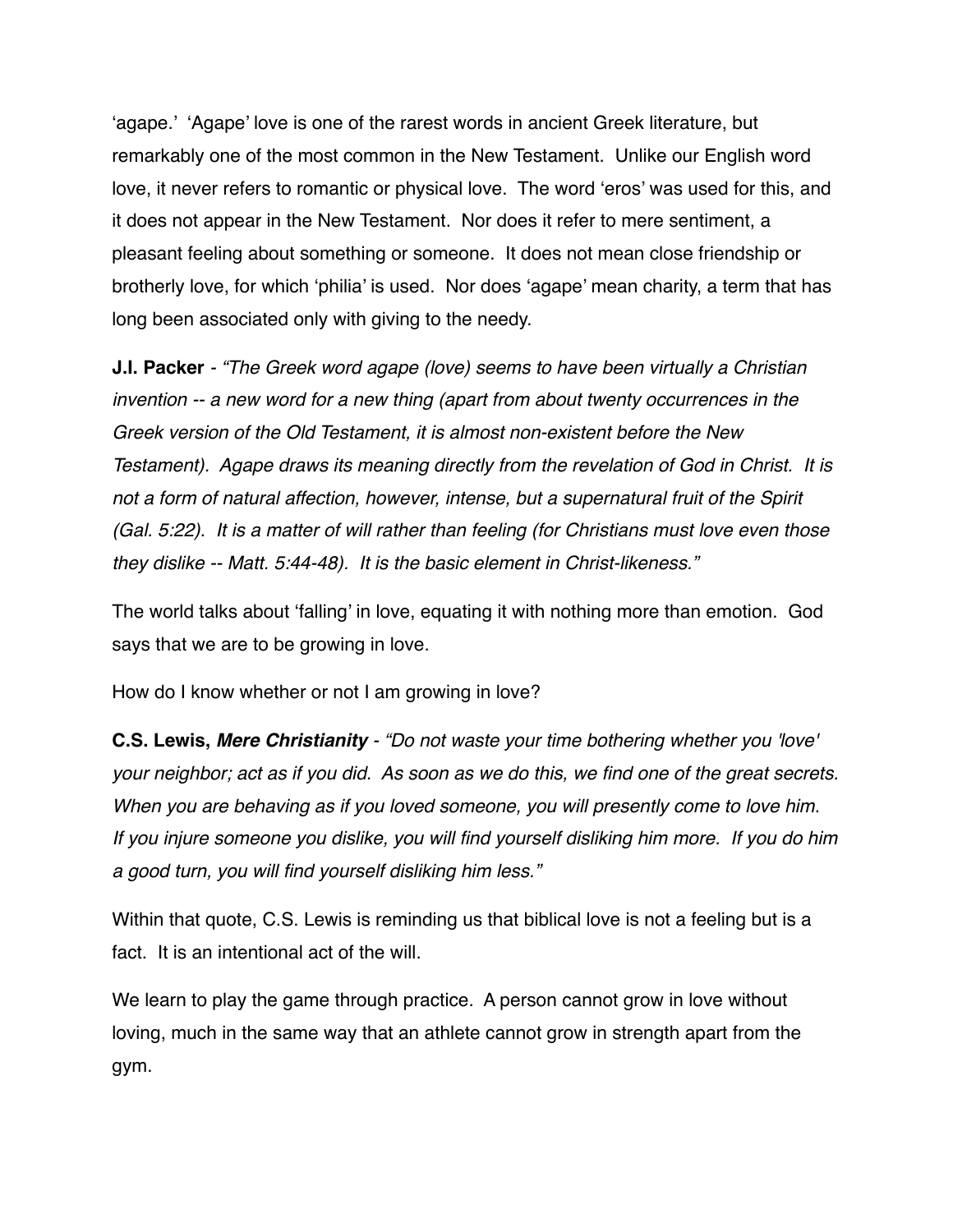In his prayer for believers, Paul emphasizes some truths about how increasing in love is the hallmark of spiritual growth.

## **1. Growing believers must be ROOTED in love**

*"So that Christ may dwell in your hearts through faith--that you, being rooted and grounded in love..."*

Notice in verse 17 that the purpose of our being strengthened with power through His Spirit in the inner man is so that Christ may dwell in our hearts through faith.

This is a reference to the life of Christ in the believer.

# **"Dwell"** *- compound word meaning to inhabit*

The idea is not simply that of being inside the house, but of being at home there in a comfortable fashion.

Jesus Christ is not truly "at home" in a person's heart until the inner being submits to the strengthening of His Spirit.

**John MacArthur** *- "In his booklet, My Heart Christ's Home, Robert Munger pictures the Christian life as a house, through which Jesus goes from room to room. In the library, which is the mind, Jesus finds teach and all sorts of worthless things, which He proceeds to throw out and replace with His Word. In the dining room of appetite He finds many sinful desires listed on a worldly menu. In the place of such things as prestige, materialism, and lust He puts humility, meekness, love, and all the other virtues for which believers are to hunger and thirst. He goes through the living room of fellowship, where He finds many worldly companions and activities, through the workshop, where only toys are being made, into the closet, where hidden sins are kept, and so on through the entire house. Only when He had cleaned every room, closet, and corner of sin and foolishness could He settle down and be at home."* 

I am in Christ, and Christ is in me.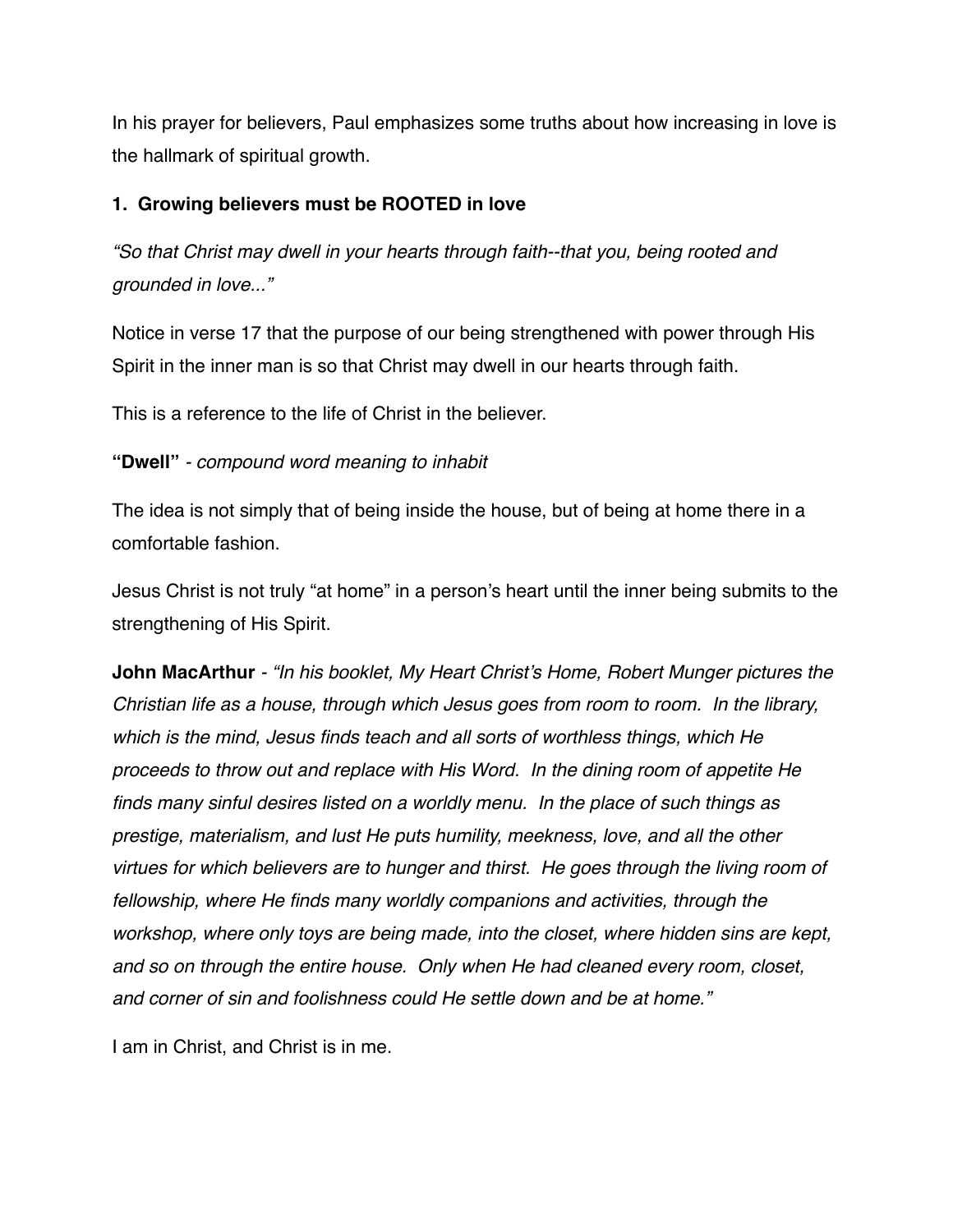**Colossians 1:27-29 - "To them God chose to make known how great among the Gentiles are the riches of the glory of this mystery, which is Christ in you, the hope of glory. Him we proclaim, warning everyone and teaching everyone with all wisdom, that we may present everyone mature in Christ."**

Paul says in verses 17-19 that the result of this growth in the inner man manifests itself in being rooted and grounded in love. When Christ consumes our life in maturity, we become rooted and grounded in love.

**John 13:34-35 - "A new commandment I give to you, that you love one another: just as I have loved you, you also are to love one another. By this all people will know that you are My disciples, if you have love for one another."**

True spiritual growth is growth in love. This is the fruit of the Spirit being produced in the believer's life.

Something that is growing has to first of all be rooted and grounded in fertile soil.

Soil is extremely important to the health and growth of plants. Most plant grow by absorbing nutrients from the soil. Their ability to do this depends on the nature of the soil. Not all soil is conducive to growth.

Jesus illustrates this in the Parable of the Sower:

**Luke 8:5-8 - "A sower went out to sow his seed. And as he sowed, some fell along the path and was trampled underfoot, and the birds of the air devoured it. And some fell on the rock, and as it grew up, it withered away, because it had no moisture. And some fell among thorns, and the thorns grew up with it and choked it. And some fell into good soil and grew and yielded a hundredfold. As He said these things, He called out, He who has ears to hear, let him hear."**

A few verses later, Jesus explains the parable to His disciples:

**Luke 8:11-15 - "Now the parable is this: The seed is the word of God. The ones along the path are those who have heard; then the devil comes and takes away**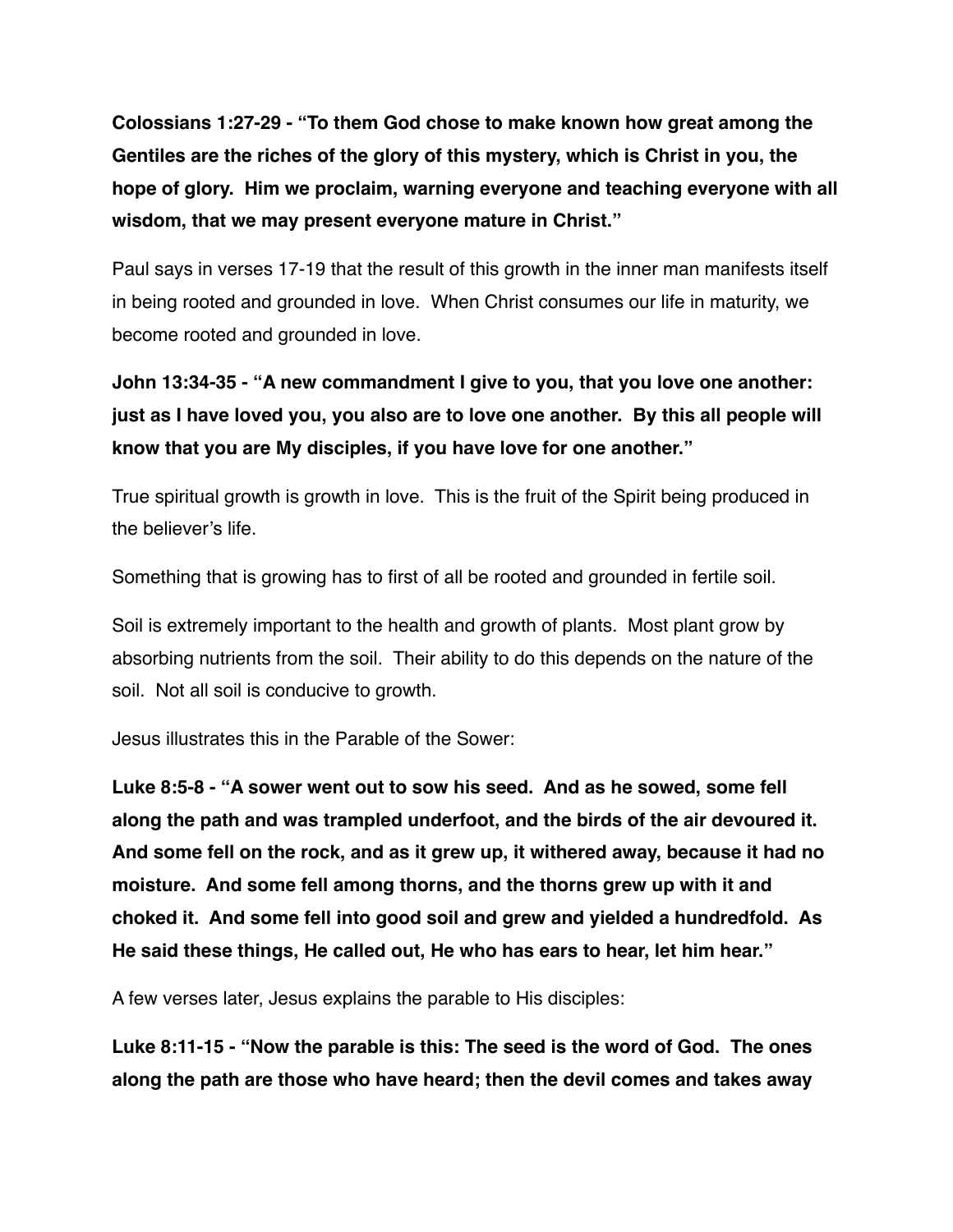**the word from their hearts, so that they may not believe and be saved. And the ones on the rock are those who, when they hear the word, receive it with joy. But these have no root; they believe for a while, and in time of testing fall away. And as for what fell among the thorns, they are those who hear, but as they go on their way they are choked by the cares and riches and pleasures of life, and their fruit does not mature. As for that in the good soil, they are those who, hearing the word, hold it fast in an honest and good heart, and bear fruit with patience."**

Just as a healthy, growing plant is rooted in rich and fertile soil, so also is a healthy, growing disciple rooted in love.

# **Romans 5:5 - "God's love has been poured into our hearts through the Holy Spirit who has been given to us."**

God first does a work in a person's life through the new birth whereby He pours His love into their heart at salvation. The idea is that this love, then, is foundational for growth.

**"Rooted"** *- to become strengthened, with focus upon the source of such strength*

**"Grounded"** *- to lay the foundation; to provide a firm basis for belief or practice*

**Colossians 2:6-7 - "Therefore, as you received Christ Jesus the Lord, so walk in Him, rooted and built up in Him and established in the faith, just as you were taught, abounding in thanksgiving."**

**Warren Wiersbe** *- "One of the most important questions a Christian can ask himself is, "From what do I draw my nourishment and my stability?" If there is to be power in the Christian life, then there must be depth. The roots must go deeper and deeper into the love of Christ."*

To be rooted and grounded in love means that God has first poured His love and life into us through salvation. When Jesus Christ makes Himself at home in our lives, He begins to display His own love in us and through us, and the result is that we are settled on a strong foundation of love.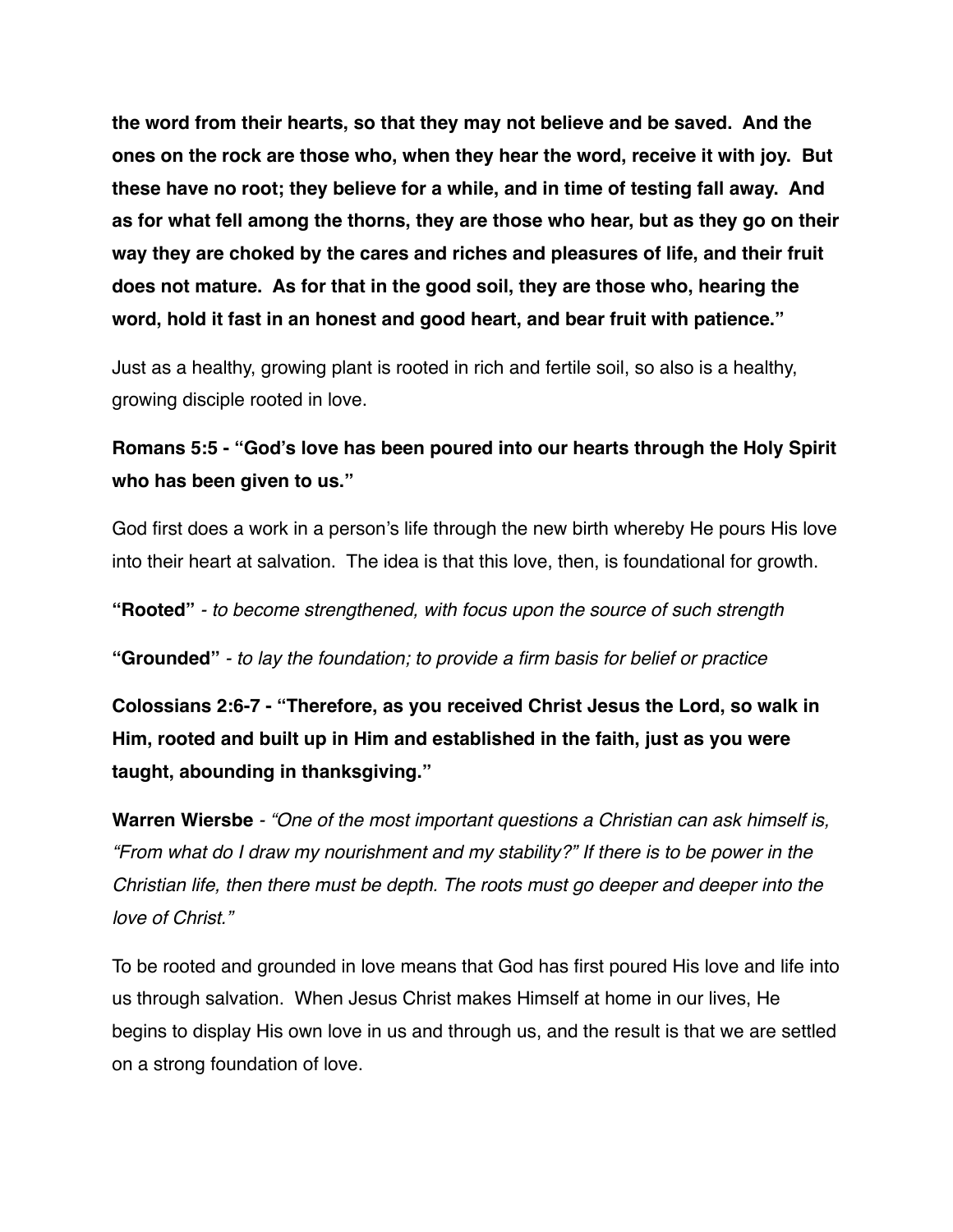# **2. Growing believers show a REFLECTION of love**

*"...may have strength to comprehend with all the saints what is the breadth and length and height and depth, and to know the love of Christ that surpasses knowledge, that you may be filled with all the fullness of God."*

Believers are rooted in love so that they might grow in love and reflect love to others.

Love is the very first fruit of the Spirit that is mentioned in Galatians 5:22-23. Without love, none of the other fruit is present. It is the grace from which the others grow. Consider:

- Where love is present, joy is present
- Where love is present, peace is present
- Where love is present, patience is present
- Where love is present, kindness is present
- Where love is present, goodness is present
- Where love is present, faithfulness is present
- Where love is present, gentleness is present
- Where love is present, self-control is present

Seen in this light, love is not so much a character trait as it is the inner disposition of soul that produces them all.

**George Bethune** *- "[Love is] a holy, abiding and vigorous spirit, which rules the whole man, ever directing him to the humble and loving fulfillment of all his duties to God and man."*

It is an attitude which manifests itself through actions.

The love of God that we are to be rooted and grounded in is selfless and sacrificial by nature.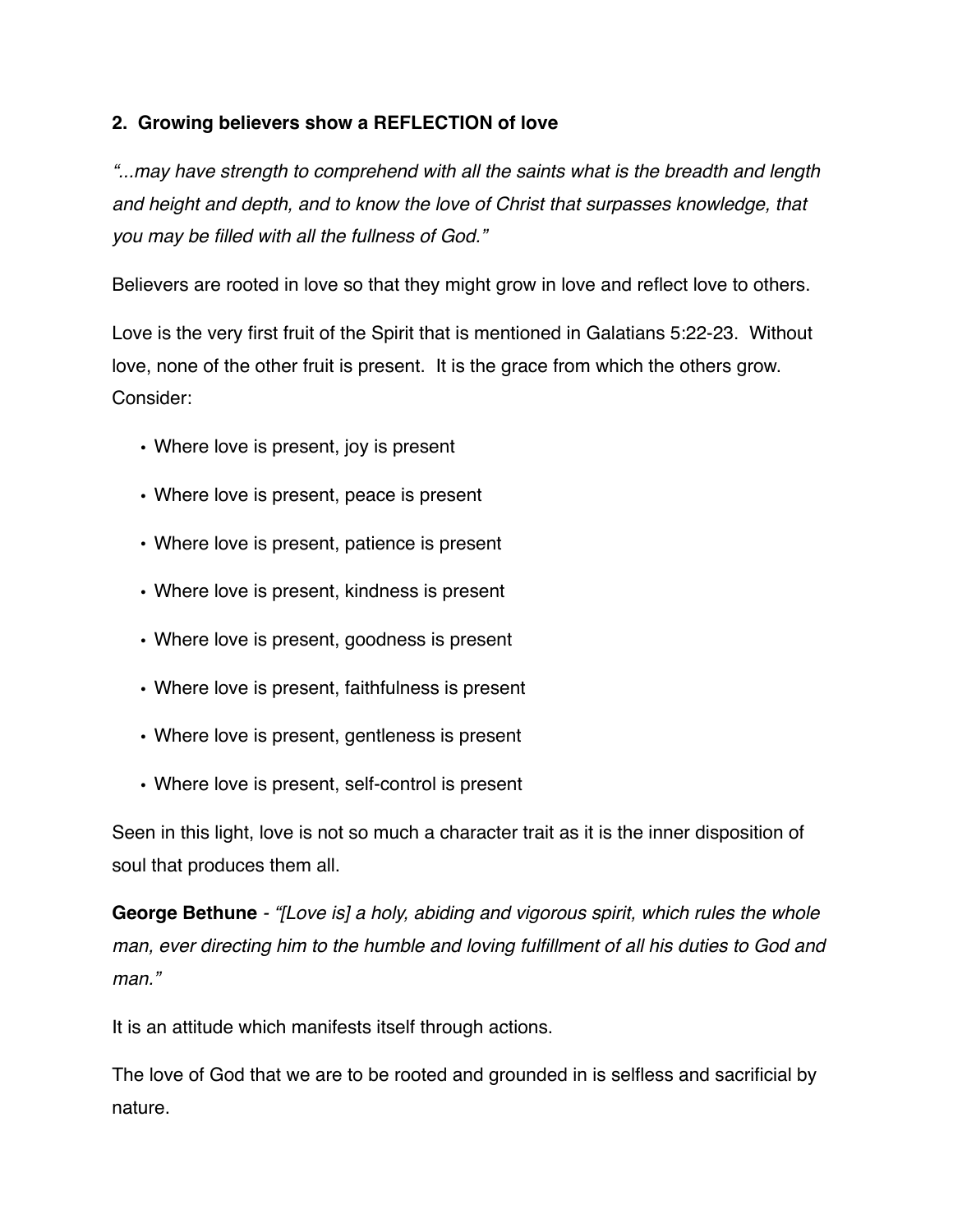**John 15:13 - "Greater love has no one than this, that someone lay down his life for his friends."**

**Romans 5:8 - "God shows His love for us in that while we were still sinners, Christ died for us."**

Love manifests itself through:

- Selfless attitude
- Sacrificial action
- Service availability
- Submissive to authority

When we are rooted and grounded in love, Paul says then we are able to "comprehend" with all the saints what is the breadth and length and height and depth of the love of **Christ** 

#### **"Comprehend"** *- to grasp or to seize upon*

The idea is that of apprehension vs. comprehension.

Our modern word "comprehend" carries the idea of mentally understanding something; while apprehend suggests laying hold of it for yourself. In other words, it is very possible to understand something but not personally make it your own.

This apprehension refers to the vastness and magnitude of God's love:

- The breadth of love is seen in God's acceptance of both Gentile and Jew in Christ (2:11-18)
- The length of love is seen in the fact that believer's have been granted a salvation that will last through all eternity (1:4-5)
- The height of love is seen in God's having blessed us with every spiritual blessing in the heavenly places in Christ (1:3)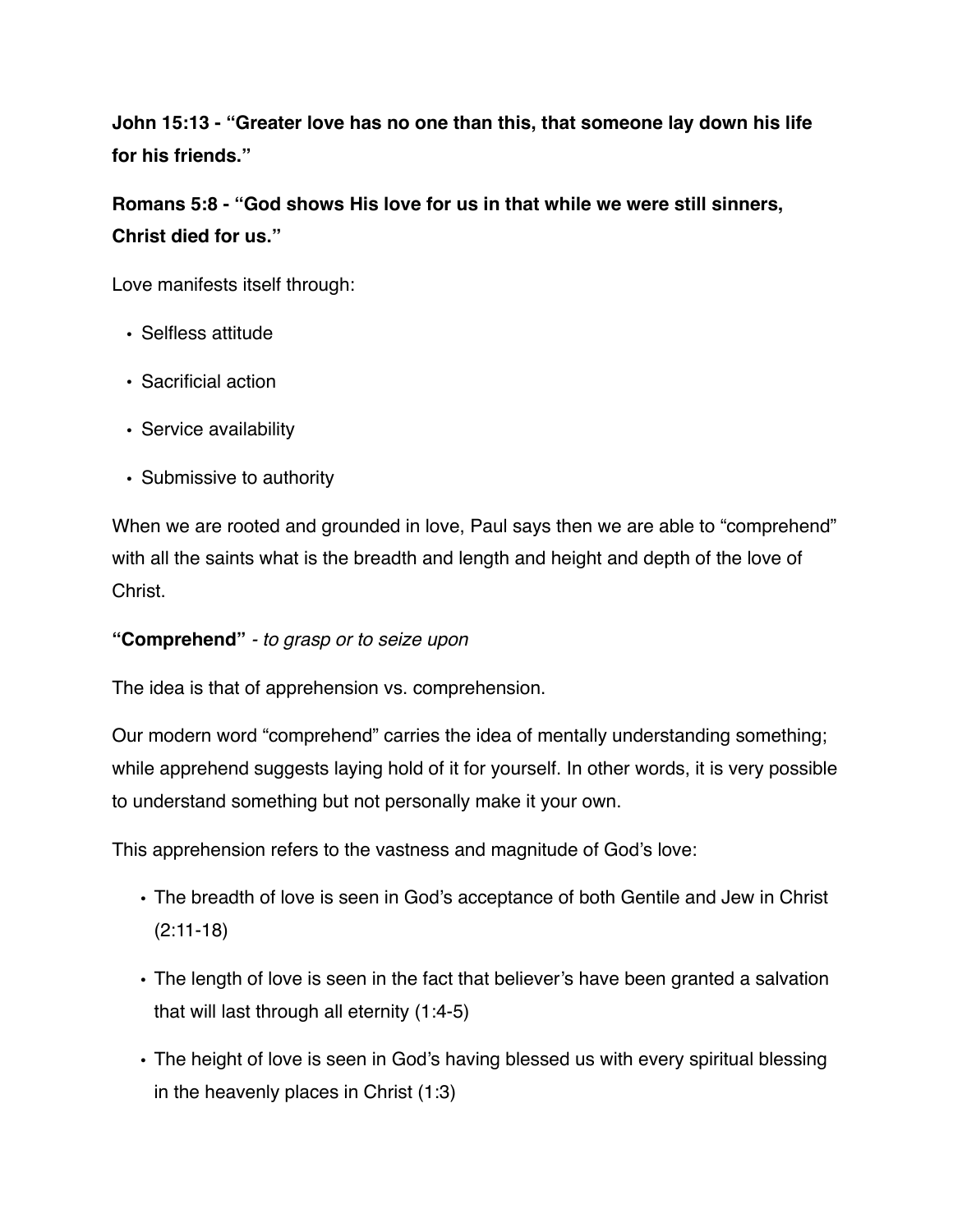• The depth of love is seen in God's reaching down to love and redeem those who are dead in their trespasses and sins (2:1-3)

Paul prays for believers to comprehend this love, and he says in verse 19 that he desires for them "to know the love of Christ that surpasses knowledge."

#### **"Know"** *- speaks of an experiential knowledge*

Love experienced will become love expressed. Spiritual growth means that I grow in my understanding of:

• Christ's love FOR me

This is assurance. Paul prays for the Ephesians to have strength in order to comprehend the magnitude of God's love for them in Christ.

**Romans 8:35-39 - "Who shall separate us from the love of Christ? Shall tribulation, or distress, or persecution, or famine, or nakedness, or danger, or sword?…No, in all these things we are more than conquerors through Him who loved us. For I am sure that neither death nor life, nor angels nor rulers, nor things present nor things to come, nor powers, nor height nor depth, nor anything else in all creation, will be able to separate us from the love of God in Christ Jesus our Lord."**

Believers who are not fully aware that they are loved by Christ and secure in Christ will not pursue growth in their lives.

• Christ's love IN me

This is attitude. There is nobody that I am unable to love, because Christ's love abides within me as His disciple.

**Jerry Bridges** *- "To recognize that there is someone I do not love is to say to God, 'I do not love You enough to love that person.'"*

• Christ's love THROUGH me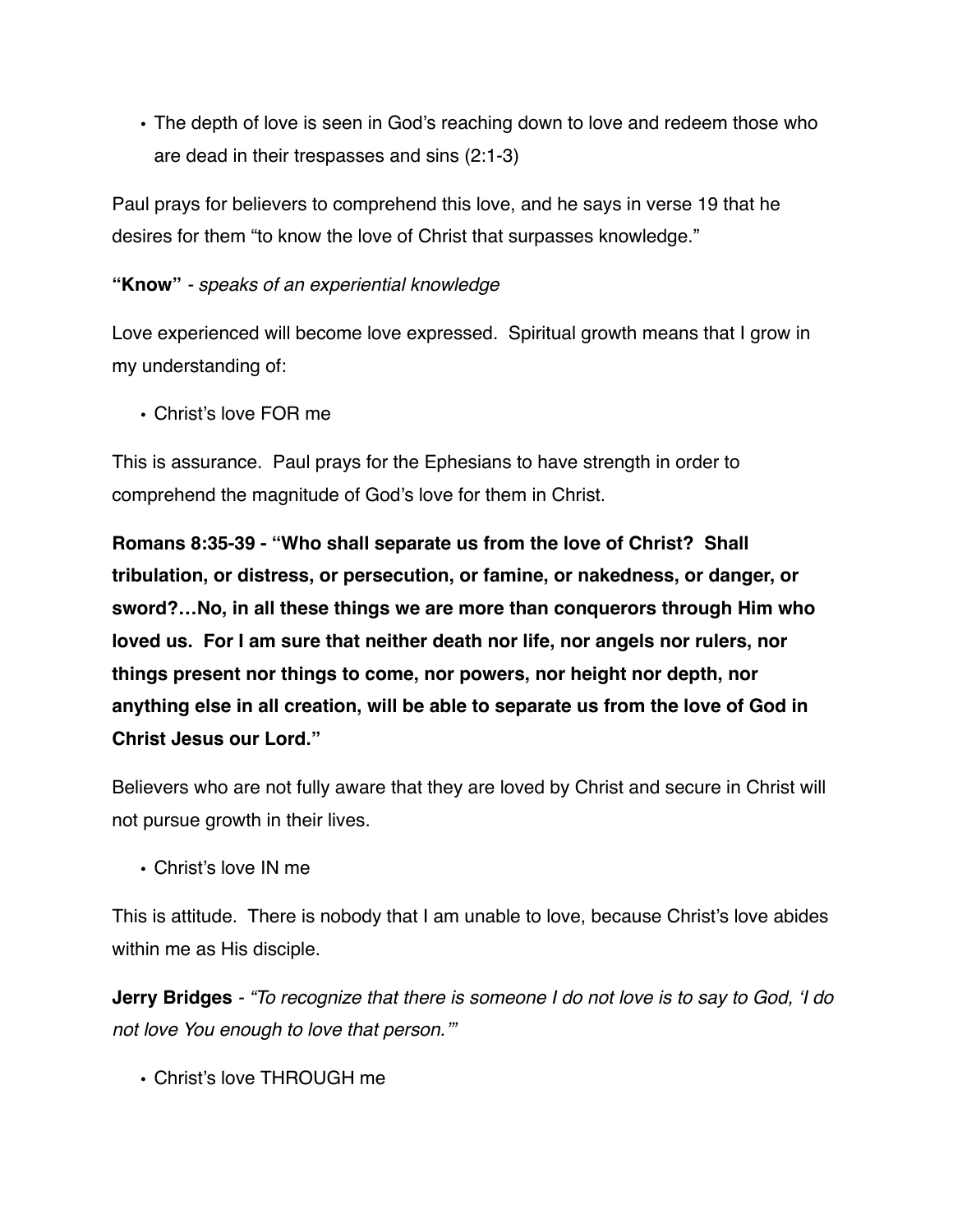This is action. True love always go to work!

**1 John 3:16-18 - "By this we know love, that He laid down His life for us, and we ought to lay down our lives for the brothers. But if anyone has the world's goods and sees his brother in need, yet closes his heart against him, how does God's love abide in him? Little children, let us not love in word or talk but in deed and in truth."**

Love rolls up its sleeves and demonstrates itself through selfless actions.

#### **3. Growing believers experience the RESULTS of love**

*"…that you may be filled with all the fullness of God. Now to Him who is able to do far more abundantly than all that we ask or think, according to the power at work within us, to Him be glory in the church and in Christ Jesus throughout all generations, forever and ever. Amen."*

As these believers grow in understanding and apprehension of Christ's love, Paul prays that they be filled with all the fullness of God.

**"Filled"** *- to be under the influence; controlled* 

# **Ephesians 5:18 - "And do not get drunk with wine, for that is debauchery, but be filled with the Spirit."**

The idea is that growth in their lives will result in greater control and influence by the Spirit of their everyday lives.

It is tragic when Christians use the wrong measurements in examining their own spiritual lives. People in the church often compare themselves with others around them and view themselves as being better or not as good. The true measure, however, is Christ. The goal is His fullness.

The means of growing Christlike is being filled with the Spirit!